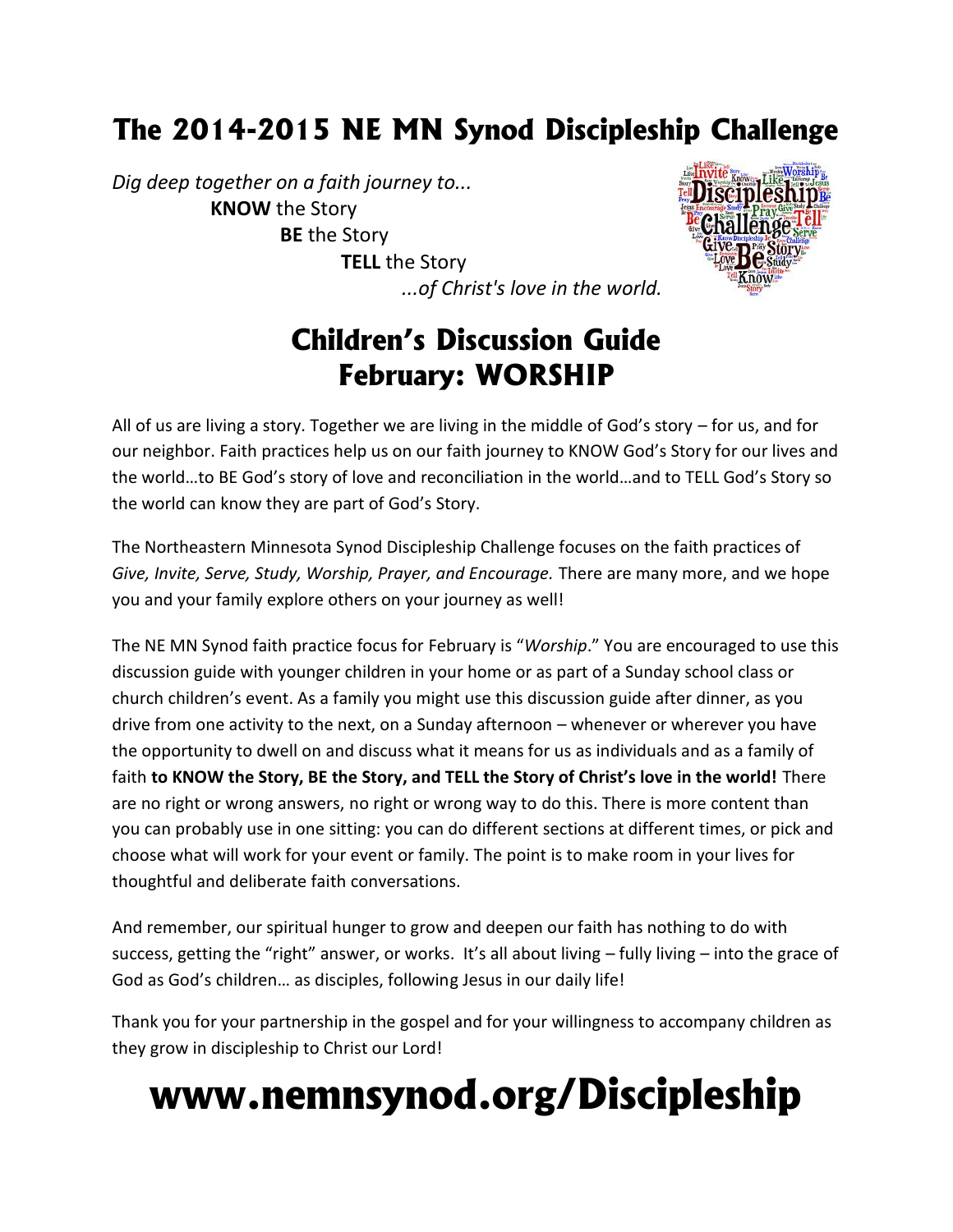# **NE MN Synod Discipleship Challenge:**

## **KNOW…BE…TELL the Story! February 2015 Children's Discussion Guide: WORSHIP**

### **KNOW the Story:** *How is the faith practice "worship" part of God's Story?*

Worship by definition means to "to bow down" – "to give worth." Worship is one way we show honor to and love for God. Worship is a way we take time to be in God's presence and focus on our relationship with God. There are examples of God's people worshipping God throughout both the Old and New Testament. There are commands to worship and instructions on how to worship throughout our Biblical story.

You may choose to share a few Bible verses about worship: Psalm 34: 3 – "O magnify the Lorp with me, and let us exalt his name together."

Luke 24:50-53 - *" they (the disciples) worshiped him and returned to Jerusalem with great joy, and were continually in the temple blessing God."*

As God's disciples we can worship God on our own, but we are also called to come together as the family of God to worship.

One way that we worship as a community of God's people, is at a worship service each week. A worship service in our Lutheran church, usually includes four things: a chance to gather, an opportunity to hear God's Word, a chance to respond to and celebrate God's Word, and a call/blessing that sends us out into the world to live out our faith. In worship we: GATHER, HEAR, CELEBRATE, and SEND.

Tape off the shape of a square on the floor. Have the kids start in one corner and yell "Gather." Then have them hop to the next and yell "Hear," the next "Celebrate," and the last corner "Send." Each week we come to worship and gather, hear, celebrate, and then are sent out in the world to be God's people. Then we come back the next week to gather, hear, celebrate, and be sent again. Have them hop around the four squares a few times.

Today we are going to explore how and why we "gather, hear, celebrate, and send." How and why do we worship?

Divide kids into four groups. Each group will rotate through four stations that teach about one of the sections of worship: gather, hear, celebrate, send. Have an adult leader at each station. Decide as adults how long rotations will be and which of the activities you will be doing in each rotation.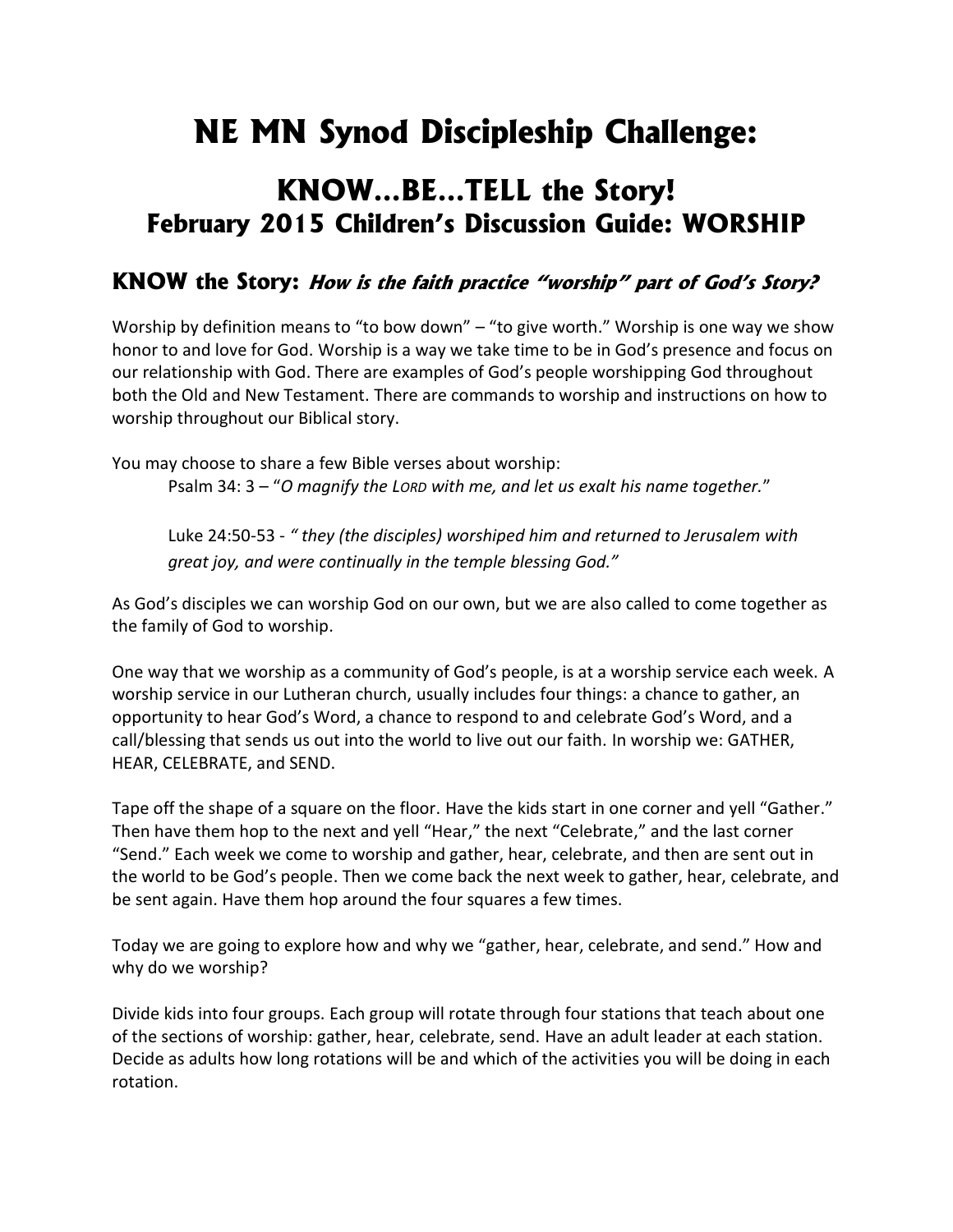## **BE the Story:** *How has the faith practice "worship" been part of my Story, my faith journey?*

#### **STATION 1: GATHER**

Every worship includes a "Gathering" time, right at the beginning. During this part of worship we welcome one another to worship and we share any announcements about what is happening in our church community. We then take time to remember why we are gathering for worship. We read a "Call to worship" that includes words that remind us that we come to praise and honor God. We take time to be still and center our hearts and minds on God. We sing a song that gets us ready to worship.

Gathering time also includes Confession and Forgiveness and the Words of Assurance. This is a special time in each worship service where we tell God how we have sinned or made mistakes and ask God to forgive us for all our sins, even the ones we don't remember or know about. The worship leader always reads "Words of Assurance" that remind us that God loves and forgives us no matter what".

Our Gathering also includes a "Prayer of the Day," a chance to ask God to be present and at work this day.

At this station we are going to have some fun "GATHERING FOR WORSHIP".

Choose from these Gathering activities:

- Gathering Song: Sing together "Shake Another Hand" while doing the actions.
- Sharing of the Peace: Write on a Frisbee "Peace." Have kids stand in a circle and say "Peace be with you," throw the Frisbee to someone who responds "And also with you."
- Call to Worship: Cut out small hearts and give a heart to each child. Have them quietly hold their paper heart in their hands and try to be as quiet as possible. Encourage them to slow down their breathing and pray with each breath in "Holy God" and each breath out "get my heart ready."
- Confession and Forgiveness: Give each child a "scratch art" paper (Available at craft stores – rainbow paper covered in a coat of black paint that can be scratched off to reveal the rainbow). Have them think about what they need to confess to God and ask forgiveness for. Then have them scratch the black off the scratch paper and say the words "You are loved and you are forgiven".
- Prayer of the Day: Pray around the circle: "God this day I pray for..."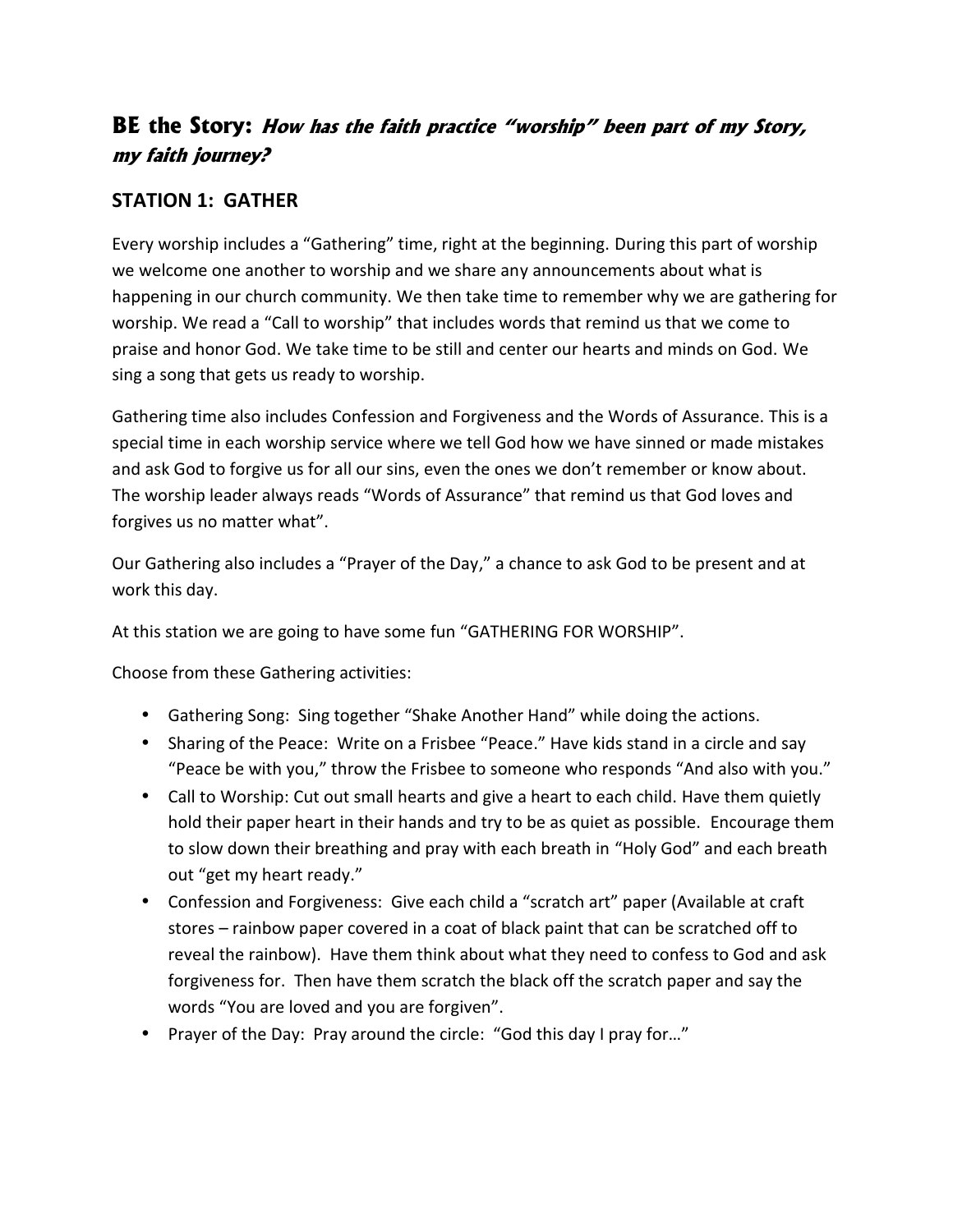#### **STATION 2: HEAR GOD'S WORD:**

An important part of worship is hearing God's word. Most worship services include a reading from the book of Psalms and one of the Gospels. Many worship services may also include an Old Testament reading and a reading from one of the other New Testament books that come after the Gospels. A leader then helps us to think about God's word by giving a sermon. During this part of worship we are always asking "What might God want me to hear today?"

Choose from these "Hear" activities:

- Psalm of the Day: Psalm 136: 1-9. Have one child or adult read the first part of every verse in Psalm 136. After each half verse have the group of children respond "for his steadfast love endures forever." Explain to kids that when we read a Psalm in church, the leader reads one part and the congregation the next. For today, their part is always the same. Have them start crunched in a ball, low to the ground and whisper the response. With each time they say "for his steadfast love endures forever," they should grow a little taller and a litter louder till they are as stretched out and loud as can be by verse 9.
- Gospel Lesson: Gospel means "Good News." Using a Children's Bible, select a Bible story from one of the four gospels: Matthew, Mark, Luke, or John. Give each child a piece of paper and some pastels or other fun, unique drawing tool. As they hear the story, invite them to draw a picture of the "Good News" they hear.
- Sermon: After reading a selected Bible text, tell each child that they will have an opportunity to share a "10 second sermon" if they would like to. Go around the circle and give each child a chance to stand up and "preach" a message for the morning from the Bible reading you just read. You may pass around a pastoral stole for the child who is sharing to wear as they give their message. Tell them their sermon should briefly share - "What might God want us to hear from our Bible readings today?" or "What good news did God speak to us in our Gospel reading today?"

#### **STATION 3: CELEBRATE/RESPOND TO THE WORD:**

**Song:** Following the reading of God's word and the sermon, we usually sing a song that reminds us of what God's word from today's reading tells us. Each of our Bible readings usually has both "law and gospel." Law reminds us of the rules for how God would like us to live. Gospel reminds us of the Good News that Jesus loves us no matter what. We celebrate this love. Let's sing "Jesus Loves Me".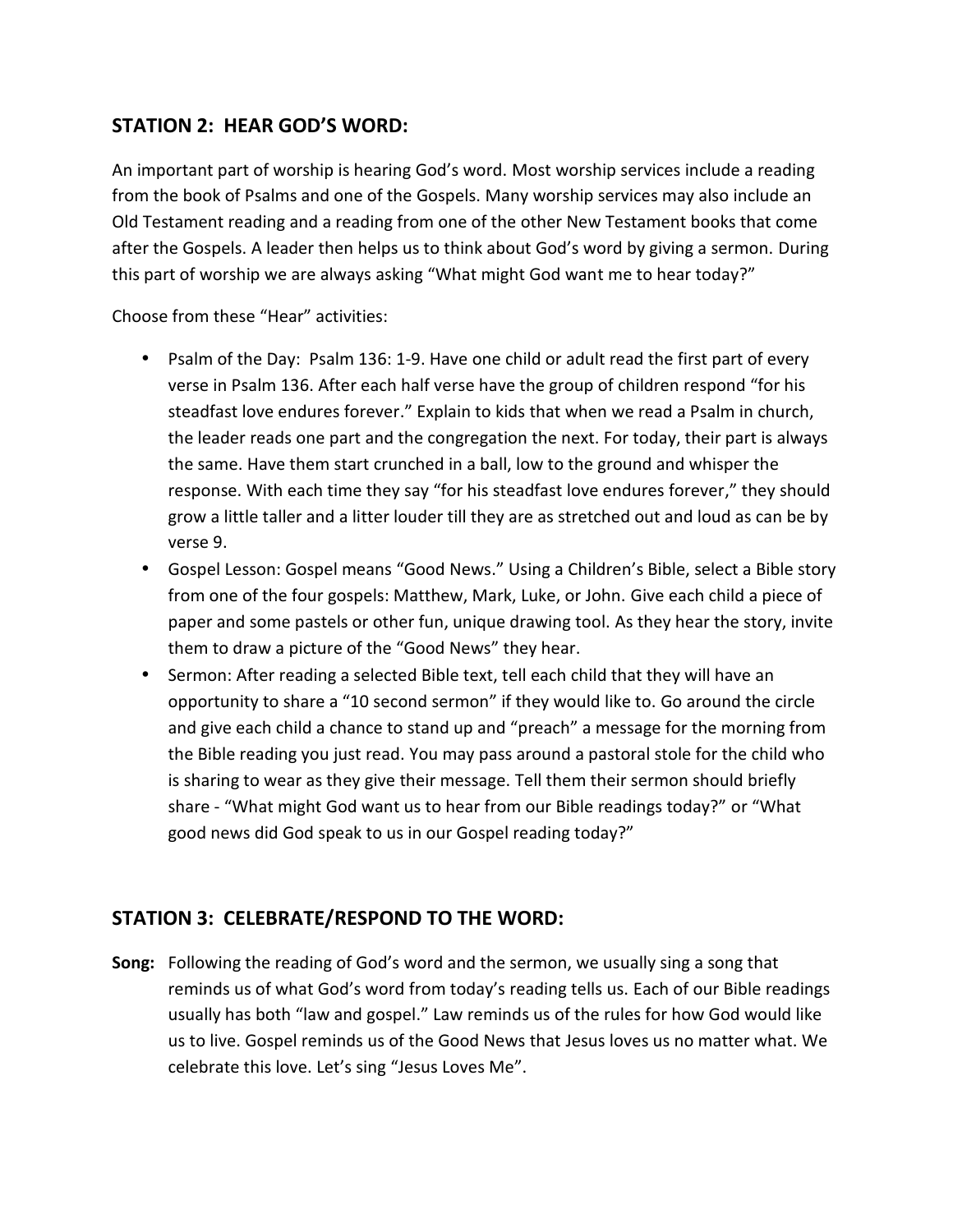- **Confession of Faith**: During most worship services we take time to remember what we believe as God's people. Sometimes we say the Apostle's Creed. This creed says we believe in God the Father, Son, and Holy Spirit. Let's do the "I Believe Wave." Have your group sit in sections. Assign one section "Father," the next section "Son," the last section "Holy Spirit." Choose one child to be the volunteer that "moves the wave." This volunteer should start by yelling "I believe in the…" and then have them point their way across the group. When they are pointed to, that group should stand up, shout out their word, and then quick sit down again. They should stand up in a wave that shouts "Father, Son, Holy Spirit." Choose different volunteers. Volunteers could choose to start the wave in a different place and have the words shouted in a different order.
- **Offering:** At a worship service we pass around offering plates to give us an opportunity to give back to God what we have been given. Most of the time we put money in our offering plates and ask God to use the money to do God's work in the world. Today we are going to pass the plate around and have you put your hands in the plate, remembering that we offer all that we are back to God and ask him to use our hands and feet, our money and stuff, and everything we are to do God's work in the world. Have kids sit in a circle. Ask for one volunteer to sit in the middle. The person in the middle closes their eyes. The kids in the circle begin to pass the plate. Whenever the person with their eyes closed chooses, they should shout "stop and give" and open their eyes. Whoever is holding the plate, should lay their hands in the offering plate and give one example of something they can give as an offering this week – using their hands, feet, money or stuff. For example, "I can give a quarter to world hunger" or "I can use my hands to hold a door open for someone."
- **Popcorn prayer**: We take time to listen to and talk to God in worship. We do this in prayer. Help the kids do a popcorn prayer. Talk about how when you put popcorn in the microwave it starts out totally quiet. We listen for when it will pop. Take a minute to be quiet and listen to what God might "pop" into your head. After a while the kernels heat up and start jumping around and making noise. Invite them to pop up and offer a prayer. Give them starters to "pop" around. "Thank you for…. Please help me with…. We pray for these people…."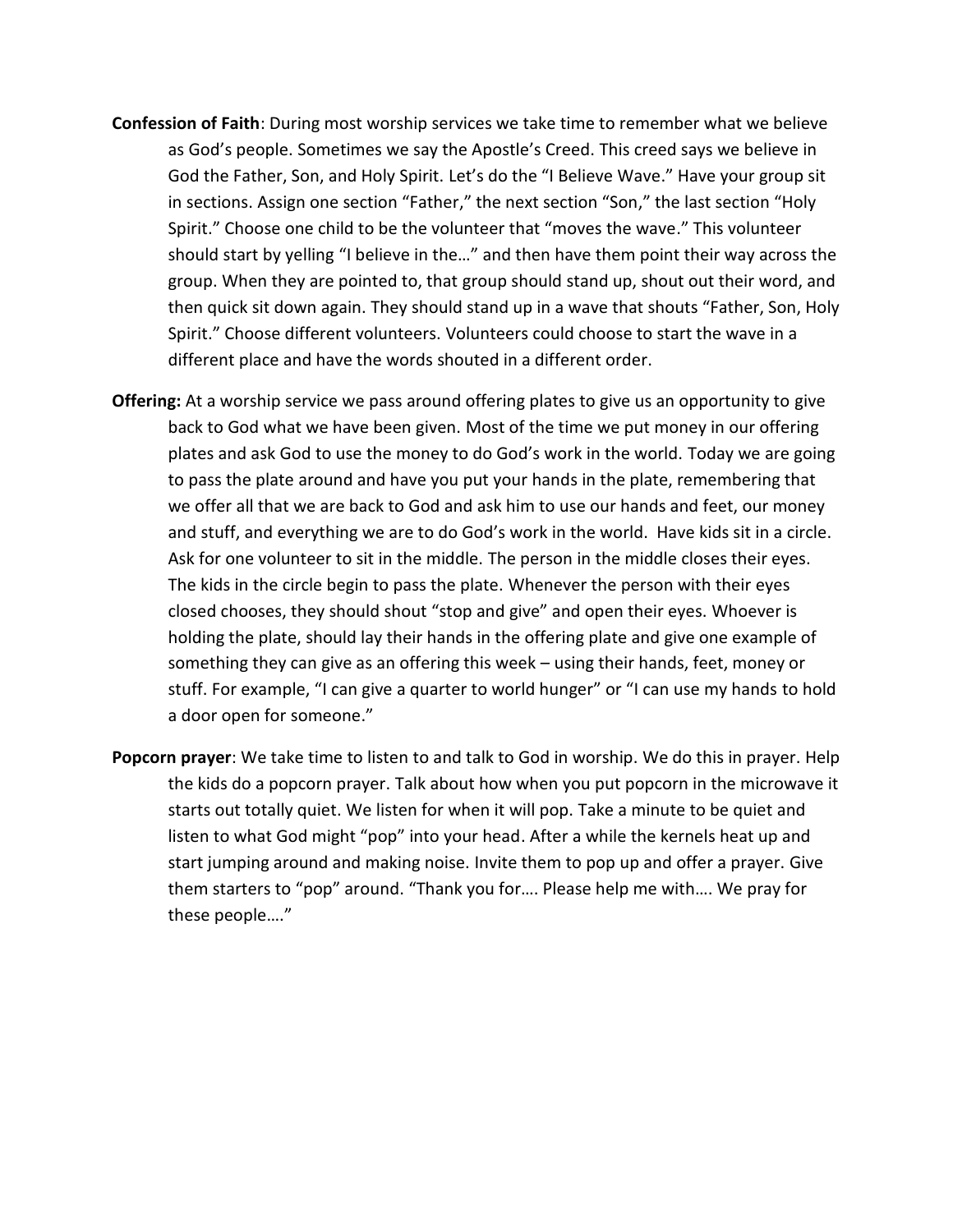#### **STATION 4: SENT INTO THE WORLD:**

Taking time for worship, gives us time to rest in God, to hear God's word again and get excited about what God is up to. Worship reminds us we are children of God. Worship gives us new energy to go out to do God's work in the world. Every worship service ends with a blessing (sometimes called a benediction), a sending song, and the dismissal.

- **Benediction/Blessing:** Most often blessings remind us we are God's children. They ask for God's presence and protection with us. Most blessings end "In the name of the Father, Son, and Holy Spirit." Sometimes we make the sign of the cross, reminding us we are marked with the cross of Christ forever and covered in God's love all week long. Give each child four stickers. Have them partner up. Each partner should put a sticker on their partner's right shoulder, left shoulder, forehead, and belly button. While their partner says "In the name of the Father, Son, and Holy Spirit," the other partner should touch their stickers making the sign of the cross – touch their forehead sticker, then belly button, then one shoulder, then the other.
- **Sending Song**: Teach kids a sending song such as "Send Me, Jesus" #549 in the ELW. Have them create their own verses about what they are sent to do. For example, "I will help friends, I will help friends, I will help friends, send me Lord" or "I will praise you, I will praise you, I will praise you, send me Lord."
- **Dismissal**: Most Lutheran worship services end with the words "Go in peace, serve the Lord!" and the people respond "Thanks be to God!" Play a fun dismissal game. Line up all the kids against one wall. Have a volunteer stand in the middle. Have the middle volunteer shout "Go in peace, serve the Lord!" The children against the wall should shout back "Thanks be to God" and then try to run to the opposite wall while the person in the middle tries to catch them. If they are caught they join the child in the middle. Play until everyone is caught.

#### **After all Stations Discuss:**

What did you learn about worship today?

What do you like about worship? Which is your favorite part of worship?

What is the hardest part of worship for you? Is there any part you don't understand?

Why do you think it is important to "Gather" in worship? "Hear"? "Celebrate"? "Send"?